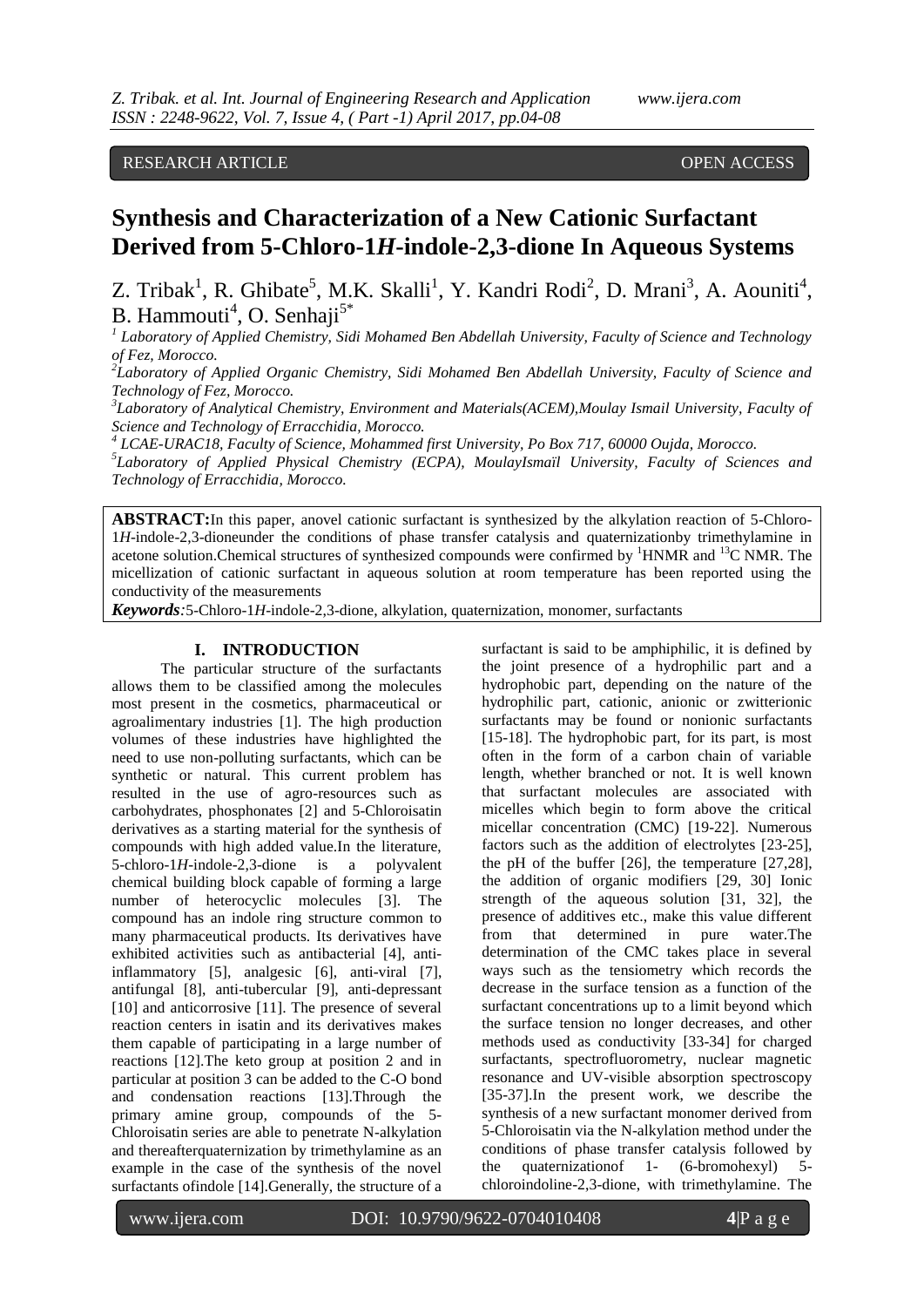structures of the compounds are perfectly packaged by  ${}^{1}H$  NMR,  ${}^{13}C$  NMR. The critical micelle concentration of our surfactant was determined in pure water at 25 °C by a conductimeter.

### **II. RESULTS AND DISCUSSION**

*Preparation of 1- (6-bromohexyl) -5 chloroindoline-2,3-dione:*

In order to obtain novel heterocyclic compounds having the 5-chloro-1*H*-indole-2,3-dione nucleus [38], we were interested in the condensation of 5-Chloroisatin (**1)**with the 1,6-dibromohexane, under the conditions of phase transfer catalysis (CTP)[39], solubilizing in N, N-dimethylformamide (DMF) in the presence of a weak base and a catalyst to promote the reaction. After purification by chromatography on a silica column with a mixture of ethyl acetate/hexane [40], the 1- (6-bromohexyl) -5 chloroindoline-2,3-dione (**2**) compound is obtained in good yield.



**Figure 1:** Synthesis of novel derivatives of 5-Chloro-1*H*-indole-2,3-dione

*Quaternization of 1- (6-bromohexyl) -5 chloroindoline-2,3-dione(3):* Quaternization of 1- (6-bromohexyl) -5 chloroindoline-2,3-dione, is obtained by

trimethylamine [41] solubilized in acetone at room temperature, according to the following reaction:



**Figure2:** Synthesis of novel cationic surfactant.

The product obtained is purified by precipitation in diethyl ether with a yield of 95% and it's soluble in methanol and water.

#### **CMC determination:**

With the intention of estimating the CMC of our cationic surfactant, the conductivity plots were carried out as a function of the concentration of 5 chloro-1-(6-(trimethyl- $\lambda^4$ -azanyl)hexyl)indoline-2,3dione in an aqueous solution at room temperature[42]. Measurements for selected surfactants were carried out in pure water and at different concentrations of 5 chloro-1-(6-(trimethyl- $\lambda^4$ -azanyl)hexyl)indoline-2,3dione at pH 7.0 and are shown in Table 1.The first corresponds to the concentration range below the CMC, when only the surfactant monomers exist in solution [43].

At higher concentrations of surfactant, the micelles begin to form and a change in slope occurs because the conductivity increases in a different way.The intersection of these two lines is taken as the CMC value of the surfactant. Indeed, at this CMC concentration, many important properties of surfactant usually change strongly in the solution [44-47]. The critical micelle concentration was determined in pure water at 25°C by means of conductometer and found to be  $5.10^{-3}$ M. The results are shown in Figure 3.

**Table1**: Variation of the specific conductivity relative to the surfactant concentration for the conductivity determination of the CMC at  $T = 25^{\circ}$ C. (pH 7.0).

| $\frac{1}{2}$ |                   |              |             |                 |                       |                 |  |
|---------------|-------------------|--------------|-------------|-----------------|-----------------------|-----------------|--|
|               |                   |              |             |                 |                       |                 |  |
| (M)           | $1.25 \; 10^{-3}$ | $2.510^{-3}$ | $5\;10^{3}$ | $10 \; 10^{-3}$ | $13.3 \times 10^{-3}$ | $20 \; 10^{-3}$ |  |
| n<br>(mS)     | 91.2              | 175.2        | 350         | 652             | 875                   | 1232            |  |
|               |                   |              |             |                 |                       |                 |  |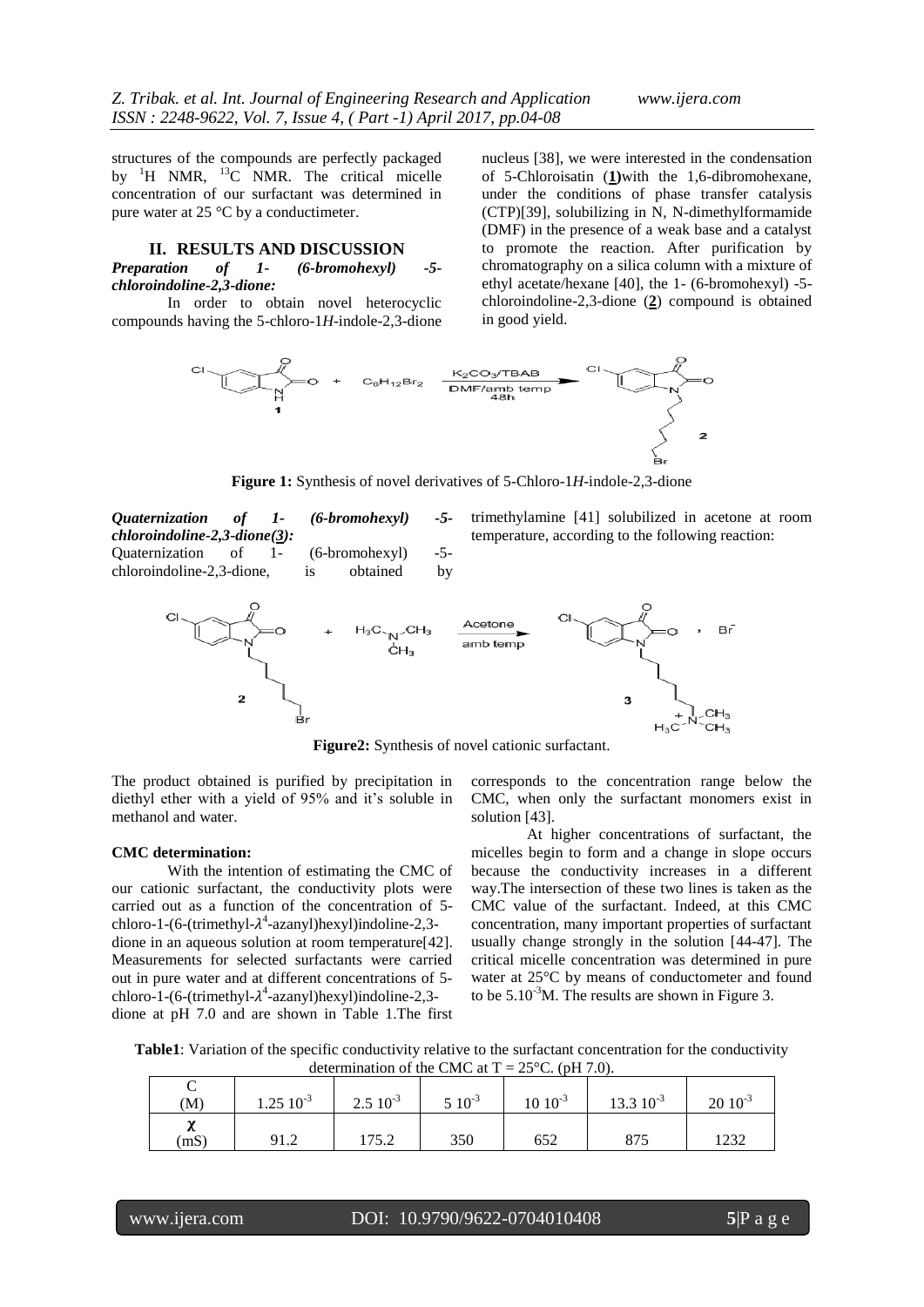

**Figure 3**: Variation of the conductivity of the surfactant with its concentration atambient temperature.

## **Experimental Part:**

Melting points were determined by the Kofler bench. NMR spectra were recorded on Bruker  $300$  NMR spectrometer advancement in CDCl<sub>3</sub> using tetramethylsilane (TMS) as reference, chemical shifts are reported in parts per million of the inductive field. The coupling constants (J) are in hertz. The following abbreviations are used to describe peak models: s, singlet; d, doublet; dd, double doublet; t, triplet; q, quartet; m, multiplet. The conductivity has been measured at 25 °C with a conductometer.

### *Synthesis of compound* **2***:*

In a 100 ml two-necked flask, to a solution of 5-Chloro-1*H*-indole-2,3-dione (0.4 g, 2.20 mmol) in DMF (15 ml), Potassium carbonate (0.5 g, 3.3 mmol), a catalytic amount of tetra-n-butylammonium bromide (0.1 g, 0.3 mmol) and the brominated reagent were added. The mixture is activated by stirring for 48 hours at 25°C. After evaporation of the solvent and treatment of the reaction, the crude reaction product is purified by column chromatography. The new product is isolated as a powder with good yield.

## *1- (6-bromohexyl) -5-chloroindoline-2,3-dione***(**2):

Yield: 74%;mp: 66-70°C;  $R_f = 0.8$ ; RMN<sup>1</sup>H (CDCl<sub>3:</sub>) 300MHz):  $\delta$  (ppm) 7.68 (dd, H, CH<sub>Ar</sub>,  $J_{\rm H\text{-}H}^4$  = 1.5 Hz,  $J_{H-H}^3 = 4.5$  Hz); 7.60 (d, H, CH<sub>Ar</sub>,  $J_{H-H}^4 = 1.5$  Hz); 7.24 (d, H, CH<sub>Ar</sub>,  $J_{H-H}^3 = 6$  Hz); 3.65 (t, 2H, CH<sub>2</sub>,  $J_{H-H}^4$  $=$  3Hz); 3.51 (t, 2H, CH<sub>2</sub>,  $J_{\text{H-H}}^3 = 6\text{Hz}$ ); 1.73-1.82 (m, 2H, CH<sub>2</sub>), 1.54-1.63 (m, 2H, CH<sub>2</sub>), 1.38-1.46(m, 4H, CH<sub>2</sub>). RMN<sup>13</sup>C (CDCl<sub>3</sub>; 75MHz): δ (ppm): 182.89 (C=O); 158.35 (N-C=O); 149.72, 127.72, 119.40(Cq); 137.39, 124.39, 112.88 (CH<sub>Ar</sub>); 35.56, 32.58, 27.67,  $27.00, 25.72$ (CH<sub>2</sub>).

#### *Synthesis of compound (***3)***:*

In a 100 ml single-necked flask equipped with a magnetic bar, 1 equivalent of 5-Chloroisatin derivative in 15 ml of acetone is introduced and then 5 equivalents of trimethylamine (45% w/w) are added.

The mixture is stirred at room temperature; the reaction is followed by thin layer chromatography (TLC) every hour for about 24h. After a certain time, the total disappearance of the starting bromide is seen. At the end of the handling, the solvent is evaporated under vacuum and the mixture treated. The precipitate obtained is a slightly violet solid which is soluble in the minimum of methanol and then purified by precipitation in diethyl ether. The product is then characterized by proton NMR, and carbon NMR.

## *5-chloro-1-(6-(trimethyl- 4 -azanyl)hexyl)indoline-2,3-dione* **(3):**

Yield: 88%;mp: 100-120°C;  $R_f = 0.6$ ; RMN <sup>1</sup>H (CDCl<sub>3</sub>; 300MHz) :  $\delta$  (ppm) 7.35( d, H, H<sub>Ar</sub>,<sup>4</sup>J<sub>H-H</sub> = 1.8 Hz); 7.17-7.2(dd H,  $H_{Ar}$ , <sup>4</sup>J<sub>H-H</sub> = 3 Hz, <sup>3</sup>J<sub>H-H</sub> = 9 Hz); 6.96(d, H,  $H_{Ar}$ ,  $J_{H-H}$  =9Hz); 3.52-3.71(m, 4H, CH<sub>2</sub>); 3.31(t, 2H, CH<sub>2</sub>,  ${}^{3}$ J<sub>H-H</sub>=9Hz, ${}^{4}$ J<sub>H-H</sub> =3Hz); 3.15-3.25(m, 2H, CH2); 1.57-1.64(m, 4H, CH2); 2.97(s, 9H,  $CH<sub>3</sub>$ ).RMN<sup>13</sup>C (CDCl<sub>3</sub>; 75MHz):  $\delta$ (ppm) 209.77(C=O); 177.99(N-C=O); 141.54, 131.28, 128.36(Cq); 130.03, 123.79, 111.10(CH<sub>Ar</sub>); 26.06, 25.45, 25.05, 22.09(CH<sub>2</sub>), 29.83(CH<sub>3</sub>).

#### **III. CONCLUSION**

Our work was oriented on the synthesis study and the characterization of a new cationic surfactant derived from 5-Chloro-1*H*-indole-2,3-dione. The production of this monomer takes place in two stages, firstly the alkylation of 5-Chloroisatin with the brominated reagent under the conditions of catalysis by phase transfer and then the quaternization of 1- (6 bromohexyl) -5-chloroindoline -2,3-dione, the synthesized structures were identified on the basis of the NMR spectral data. Tests of the conductimetric method in water at ambient temperature made it possible to study the behaviour of the micellization of our cationic surfactant. Conductivity is a useful technique for determining the thermodynamic parameters of the surfactant micellization.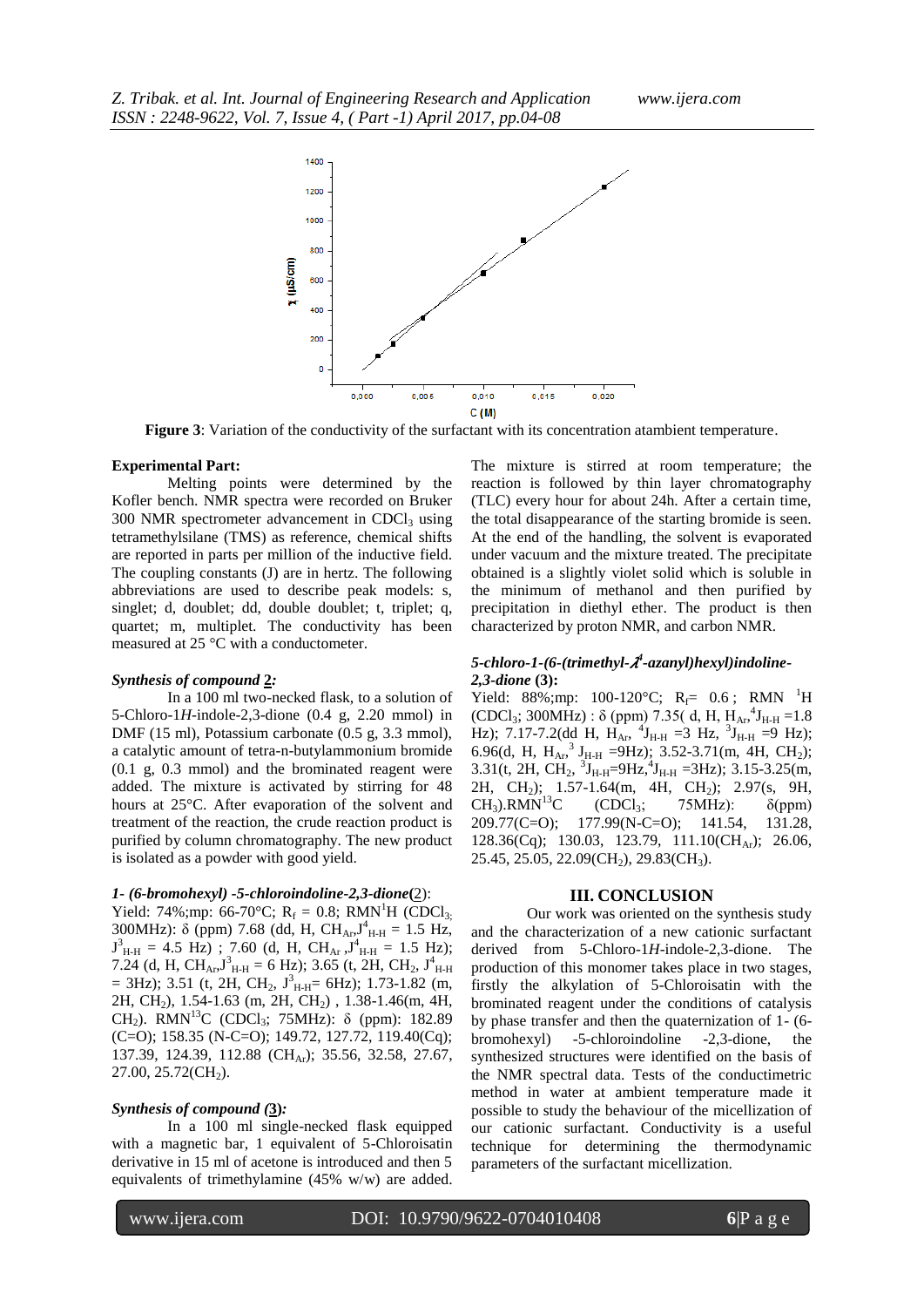#### **REFERENCES**

- [1]. [C.A. Bunton,](http://pubs.acs.org/author/Bunton%2C+Clifford+A.) [F. Nome,](http://pubs.acs.org/author/Nome%2C+Faruk) [F.H. Quina,](http://pubs.acs.org/author/Quina%2C+Frank+H.) [L.S.](http://pubs.acs.org/author/Romsted%2C+Laurence+S.)  [Romsted,](http://pubs.acs.org/author/Romsted%2C+Laurence+S.) Ion binding and reactivity at charged aqueous interfaces, Accounts Chem. Res., 24 (12), 1991, 357-364.
- [2]. Fr. 2815633 (2002), Atofina-Fr, invs.: A. Riondel, R. Pirri, T. Jeanmaire; Chem. Abstr. 2002, 136, 340832m.
- [3]. Z. Tribak, Y. KandriRodi, Y. Kharbach, A. Haoudi, M.K. Skalli, A. Mazzah, M. Akhazzane. E.M. Essassi., Synthesis Of New 1H-Indole-2,3-Dione Derivatives Using Phase-Transfer Catalysis And Characterization By X-Ray Crystallography, J. Mar. Chim. Heterocycl. 15(1), 2016, 79-84.
- [4]. V. Alagarsamy, R. Revathi, S. Meena, K.V. Ramaseshu, S. Rajasekaran, E. De Clercq, AntiHIV, Antibacterial And Antifungal Activities of Some 2,3-diSubstituted Quinazolin-4(3Η)-ones,Indian J. Pharm. Sci. 66 (4), 2004, 459-462.
- [5]. V. Alagarsamy, S. Meena, S. Vijayakumar, K.V. Ramseshu, R. Revathi, Synthesis and Pharmacological Investigation of Some Novel 2,3-diSubstituted Quinazolin-4(3H)-Ones As Analgesic and Antiinflammatory Agents,Pharmazie,58 (4), 2003, 233-236.
- [6]. S.K. Sridhar, M. Sreenivasulu, S. Ramachandran, S.K.G. Sam, M. Saravanan[,Synthesis, Analgesic and Anti](https://scholar.google.com.my/citations?view_op=view_citation&hl=en&user=PbzvOaAAAAAJ&citation_for_view=PbzvOaAAAAAJ:eQOLeE2rZwMC)[inflammatory activity of n-Mannich Bases of](https://scholar.google.com.my/citations?view_op=view_citation&hl=en&user=PbzvOaAAAAAJ&citation_for_view=PbzvOaAAAAAJ:eQOLeE2rZwMC)  [\(4'-substituted\)-2-Phenyl Indoles,](https://scholar.google.com.my/citations?view_op=view_citation&hl=en&user=PbzvOaAAAAAJ&citation_for_view=PbzvOaAAAAAJ:eQOLeE2rZwMC)Indian Drugs-Bombay, 38 (10), 2001, 531-534.
- [7]. S.N. Pandeya, D. Sriram, G. Nath, E. DeClercq, Synthesis, Antibacterial, Antifungal And Anti-HIV Activities of Schiff and Mannich Bases Derived From Isatin Derivatives and N-[4-(4' chlorophenyl)thiazol-2-yl] Thiosemicarbazide,Eur. J. Pharm. Sci. 9 (1), 1999, 25-31.
- [8]. R.S. Verma, W. L. Nobles, Antiviral, Antibacterial, and Antifungal Activities of Isatin N-Mannich Bases,J. Pharm. Sci. 69 (5), 1975,881-882.
- [9]. T. Aboul-Fadl, FA. Bin-Jubair, Anti-Tubercular Activity of Isatin Derivatives, Int. J. Res. Pharm. Sc, 1(2), 2010, 113-126.
- [10]. F.D. Popp,R. Parson, B.E. Donigan, Synthesis of potential anticonvulsants: Condensation of isatins with acetone and related ketones, J. Pharm. Sci. 69 (10), 1980,1235-1237.
- [11]. Z. Tribak, Y. Kharbach, A. Haoudi, M.K. Skalli, Y. Kandri. Rodi, M. El Azzouzi, A. Aouniti,B. Hammouti, O. Senhaji,Study of new 5-Chloro-Isatin derivatives as efficient organic inhibitors of corrosion in 1M HCl medium:

Electrochemical and SEM studies, J. Mater. Environ. Sci. 7 (6), 2016, 2006-2020.

- [12]. F.M. Da Silva, S.J. Garden, A.C. Pinto.The Chemistry of Isatins: a Review from 1975 to 1999, J. Braz. Chem. Soc,12 (3), 2001, 273- 324.
- [13]. P.D. Popp, The Chemistry of Isatin, Adv. Hetercycl. Chem,18, 1975, 1–58**.**
- [14]. B.Boyer . J-P. Roque. O.Senhaji,Etude de la réaction de télomérisation d'un monomère tensioactif cationique, Macrol.Chem. Phys.,195, 1994, 129-173.
- [15]. Y. Li., P. Li, J. Wang, Y. Wang, H. Yan, R.K Thomas., Odd/Even Effect in the Chain Length on the Enthalpy of Micellization of Gemini Surfactants in Aqueous Solution, Langmuir, 21 (15), 2005, 6703–6706.
- [16]. G. Bai,J. Wang, Y. Wang H. Yan., Thermodynamics of Hydrophobic Interaction of Dissymmetric Gemini Surfactants in Aqueous Solutions, J. Phys. Chem. B., 106 (26), 2002,6614–6616.
- [17]. N. Jiang,P. Li, Y. Wang, J.Wang, H. Yan, R.K Thomas, Micellization of Cationic Gemini Surfactants with Various Counterions and Their Interaction with DNA in Aqueous Solution, J. Phys. Chem. B, 108 (39), 2004, 15385–15391.
- [18]. S.D. Wettig., X.F. Li., R.E Verrall,Thermodynamic and Aggregation Properties of Gemini Surfactants with Ethoxylated Spacers in Aqueous Solution, Langmuir, 19 (9), 2003, 3666–3670.
- [19]. J.M. Rosen,Surfactant and interfacial phenomena, 3rd Edition, book,2004, 1-500.
- [20]. L. Tennouga, A. Mansri, K. Medjahed, A. Chetouani, I. Warad, The micelle formation of cationic and anionic surfactants in aqueous medium: Determination of CMC and thermodynamic parameters at different temperatures, J. Mater. Environ. Sci. 6 (10), 2015, 2711-2716.
- [21]. M.F Emerson,A. Holtzer, Hydrophobic bond in micellar systems. Effects of various additives on the stability of micelles of sodium dodecyl sulfate and of n-dodecyltrimethylammonium bromide, J. Phys. Chem., 71 1967 3320-3330.
- [22]. J.J Galàn, A. Gonzàlez-Pérez, J.A.Seijas.,E. Uriarte, J.R. Rodrîguez,Effect of counterion on thermodynamic micellar properties of tetradecylpyridinium in aqueous solutions, ColloidPolym. Sci., 283 (4), 2005, 456–460.
- [23]. M.L. Corrin, W.D. Harkins, The Effect of Salts on the Critical Concentration for the Formation of Micelles in Colloidal Electrolytes ,J. Am. Chem. Soc. 69 (3), 1947, 683-688.
- [24]. I. Benito, M.A. Garc'ia, C. Monge, J.M. Saz, M.L. Marina, Spectrophotometric and